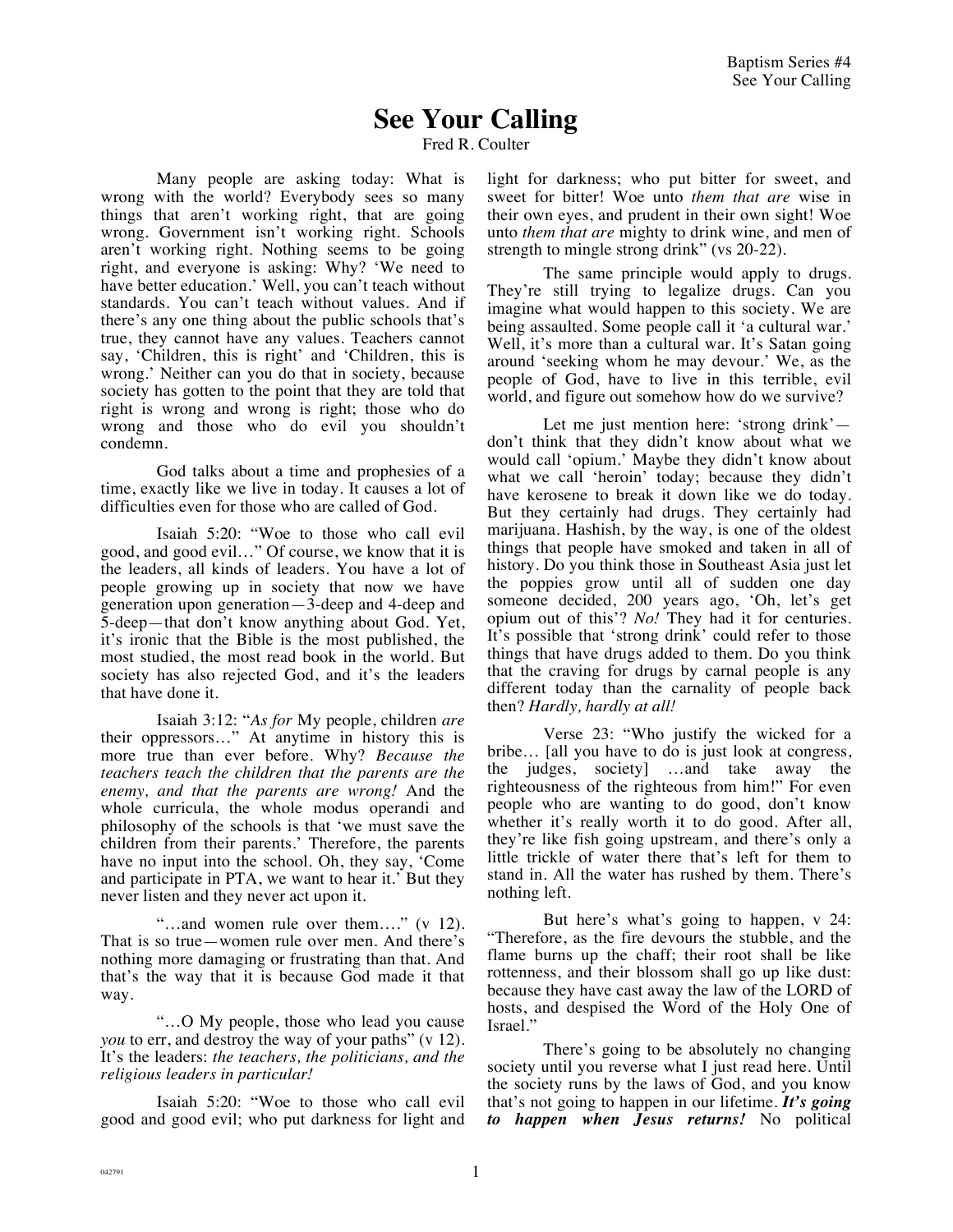movement, no organization of churches is going to change what God has set His hand to do—period! It's going to happen. We look around and we see the society deteriorating around us.

Let's go to Romans, the first chapter, and we will see again, reiterated for us, when any society rejects God, that when any society gives itself over to the ways of the devil, then these things are bound to happen. Look at the Soviet Union. They proclaimed that they would bring the Egalitarianism—which is another high-sounding name for Communism—to everyone in the Soviet Union. They would bring wealth. They would bring riches, and all the workers would work together and 'we will have wonderful society.'

They are suffering the penalty of rejecting God. *Yes, they are! No nation can survive when it rejects God!* That's not to say that a nation is going to be perfect, but the Bible says, 'Blessed is the nation whose Lord is God.' And even Gorbachev had to go hat-in-hand and literally bow at the feet of the pope, and acknowledge that even this paganized Christendom of Roman Catholicism is better than what they had in the Soviet Union. Then the final coup-de-grace on them has been the Chernobyl incident. The Soviet Union is going down, but every other nation is also in varying degrees of disintegration and degeneration because of the same thing. So, here in America and the Western society where we have the knowledge of God. What are we doing?

- *We're denying it!*
- *We are turning our backs on God!*
- *We are going backwards!*

Here is how the whole thing works:

Romans 1:18: "Indeed, *the* wrath of God is revealed from heaven upon all ungodliness…" *All* ungodliness is going to have some kind of correction, some kind of penalty, some kind of wrath! I'll cover deceptiveness of the human mind a little later.

It's revealed against "…all ungodliness and unrighteousness of men who suppress the Truth in unrighteousness" (v 20). Immediately, for those of you who know your Bibles, when we hear the word 'Truth' what does this spring in your mind? *Your Word is Truth!* Jesus said He was *the Truth*; He was *the Way*. They hold the Word of God in unrighteousness; they hold the Truth in unrighteousness.

Let's see what happens, v 19: "Because that which may be known of God is manifest [revealed] among them… [it certainly has been, and everything that has been made] …for God has manifested *it* to them; for the invisible things of Him are perceived from *the* creation of *the* world, being understood by the things that were made…" (vs 19-20).

I always get a kick out of these astronomers. They're striving like crazy to put up more instruments into the heavens; to have bigger and better telescopes with which to see the heavens; discovering countless billions of galaxies; looking out into the heavens and declaring that maybe they have even seen the center of the universe—which I doubt. They don't know what to make of it. The 'big bang' theory doesn't work any longer, and all of their other theories don't work either. God has shown them the magnificence of His creation and His glory, but they turn around and just ignore it. So, a penalty comes on everyone for that, and eventually down to the society.

These things reveal "…—both His eternal power and Godhead—so that they are without excuse" (v 20). No astronomer is going to say, 'Well, when I had education, I was taught the theory of evolution.' God is going to tell him, 'You should have known when you looked up and saw these stars and you saw these planets, and you saw all of these magnificent things that you could see with the technology you have.'

Verse 21: "Because when they knew God, they glorified *Him* not as God, neither were thankful…" God has to have the glory because He's Creator. And after all, can the created say to the Creator, 'What are You making?' *No he can't!* Here's the first thing that happens

- when you don't recognize God
- when you don't give Him the glory<br>• when you're not thankful
- when you're not thankful
- when you do not give God the power and glory that is due Him

To understand that, you do not even have to know about the commandments of God. We could say that you could understand moral good and still acknowledge God and then you wouldn't bring a lot of these difficulties upon you. But when people reject God and reject His Word, then this happens:

"…but they became vain in their own reasonings, and their foolish hearts were darkened" (v 21). This is what is the guiding principle of the politics of this world today, right here. They're just bringing one penalty after another penalty upon this whole society.

Verse 22: "While professing themselves to be *the* wise ones, they became fools And changed the glory of the incorruptible God into *the* likeness of an image of corruptible man, and of birds, and four-footed creatures, and creeping things" (vs 22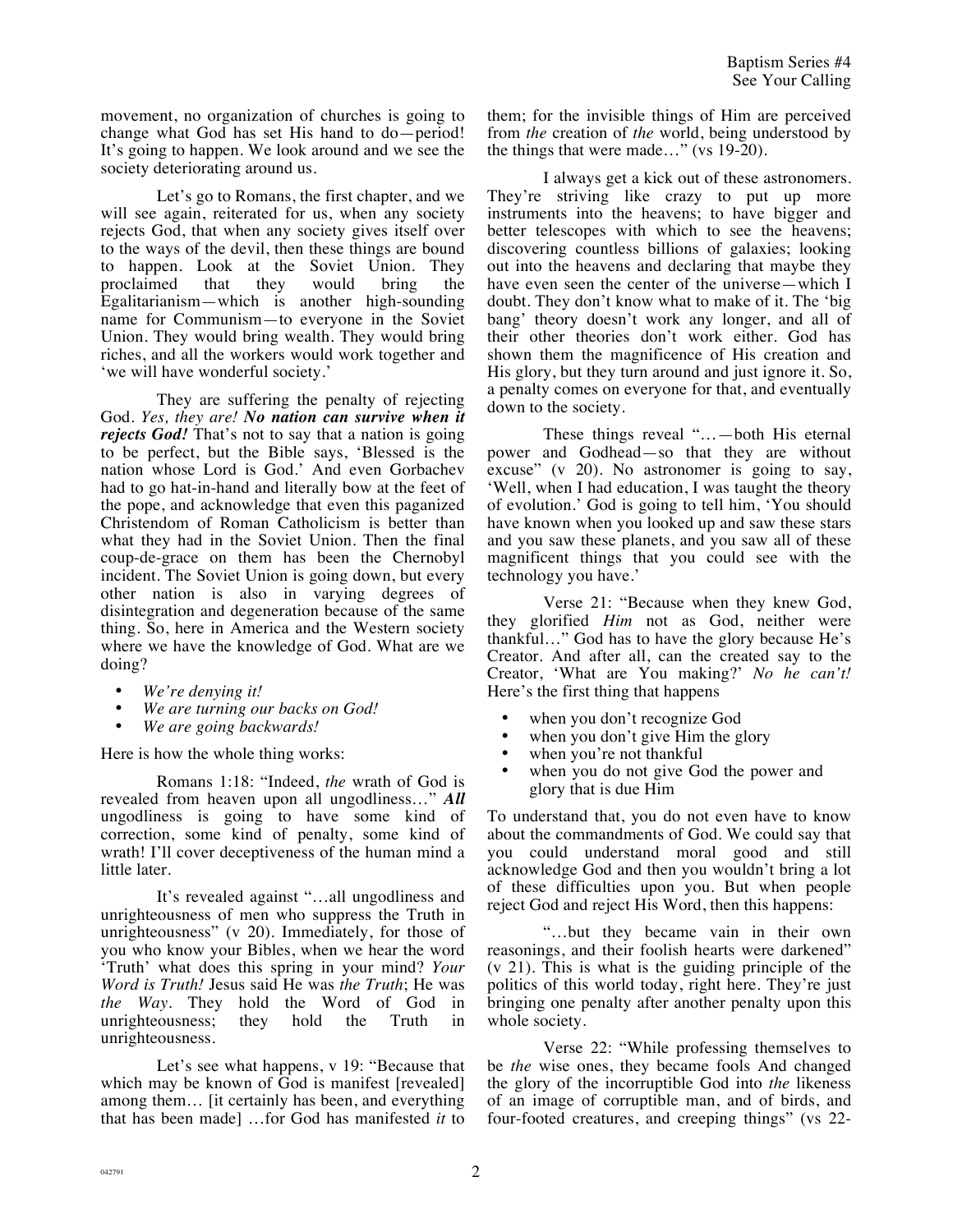23). We have that today manifest in all of this 'save the animals but abort the babies.' Completely perverted, wrong, upside-down, silly, stupid, vain and foolish values. Where does that lead? *Well, we'll see, because God does something!* It's not just happening to happen, but there comes a point then in which God intervenes and He does something. He causes something to happen. He gives them over to their own evil.

Verse 24: "For this cause, God also abandoned them to uncleanness through the lusts of their hearts, to disgrace their own bodies between themselves." As we are confronted in this society with every evil, with every gargantuan thing concerning sex—and that's where it begins—if you're going to reject God, then somewhere down the line, shortly after that, you're going to have the beginning of perversion of sex, which then is an escalating and multiplying factor in the value and morals of society.

Verse 25: "Who exchanged the Truth of God for the lie…" The ministers are the ones who say, 'Well, you don't have to do this, you don't have to do that, you don't have to do the other thing. Well God, way back then, that's a different God than we have today.' And, of course, *that is a lie!*

"…and they worshiped and served the created thing more than the One Who is Creator, Who is blessed into the ages. Amen. For this cause, God abandoned them to disgraceful passions; for even their women changed the natural use *of sex* into that which is contrary to nature; and in the same manner also the men, having left the natural use *of sex* with the woman, were inflamed in their lustful passions toward one another—men with men shamelessly committing lewd *acts*, and receiving back within themselves a fitting penalty for their error" (vs 25-27).

One of those final payments is AIDS. Now it is coming from the religious leaders. The Presbyterian Church now has said that 'we have to give up all of these old standards. We cannot condemn homosexuality. We cannot condemn premarital sex. We cannot condemn masturbation. None of those things can be condemned at all, because we live in an enlightened age.' This follows on the heals of what the Episcopalians have done.

I read part of this before, but needless to say, there is an article in the religious section from *Time Magazine* where this so-called Episcopal bishop, who is the one who ordained a homosexual priest, married two homosexual men, says there's no such thing as the virgin birth, that it's all a myth, it's all a fairytale. So, what we really have are those who are pretending to be religious leaders, leading the way into the total degradation of the society, and you can see it reflected in everything in the whole world. Not only the way people talk, but the way people think, the way they act; their sex morays, their standards, their ethics—the whole thing. You can see it on television. You can hear it in the movies. All of these things are a result of God giving them over to these things. That's the penalty! That is the wrath of God that is revealed from heaven—on a continuous, ongoing basis.

Verse 28: "And in exact proportion as they did not consent to have God in *their* knowledge, God abandoned them to a **reprobate mind**…" *A*  'reprobate mind' *is a mind that cannot think correctly!* I call you to typical examples:

- homosexuals—male and female
- ministers—like the ones I have referenced<br>here, the Episcopalians and the Episcopalians and the Presbyterians and any other minister who would do those things
- our judges
- our courts
- our police system
- our political system.

## *They cannot think! They cannot reason!*

Just to give you one example. We were inundated to death with this policeman beating this man Rodney King. It showed what they did. I'm not agreeing that he should be beaten like that. I'm not saying that was in any way right to do. But just to show you the perversity of the human mind with the same circumstances. The reason that these police are in trouble is because a man stood on a balcony with a TV camera and recorded the whole thing, which showed down in the lower right-hand corner the time of the day and the minutes and everything like that, as it was going on.

Well, the police confiscated the TV camera from some thugs, caught robbing and stealing and beating—they recorded all of this on a video. It showed the time, the day, showed the ones doing it, showed the ones that they beat up and robbed—and it was black on black, by the way, for those who have any prejudice. Guess what the defendant's attorney said? To show you perversity of reasoning, the same attorney—if he were to prosecute the policeman who beat up on the man—would say this proves and concludes what they have done is wrong.

It's not the same attorney, but you know how attorneys are, and he says—in the case of these thugs that recorded their own crime, by their own hands, bragged about it, did braggadocio interviews afterwards—that we shouldn't be able to use this video because it's been shown on TV and it's discriminatory 'against my defendant.' Don't even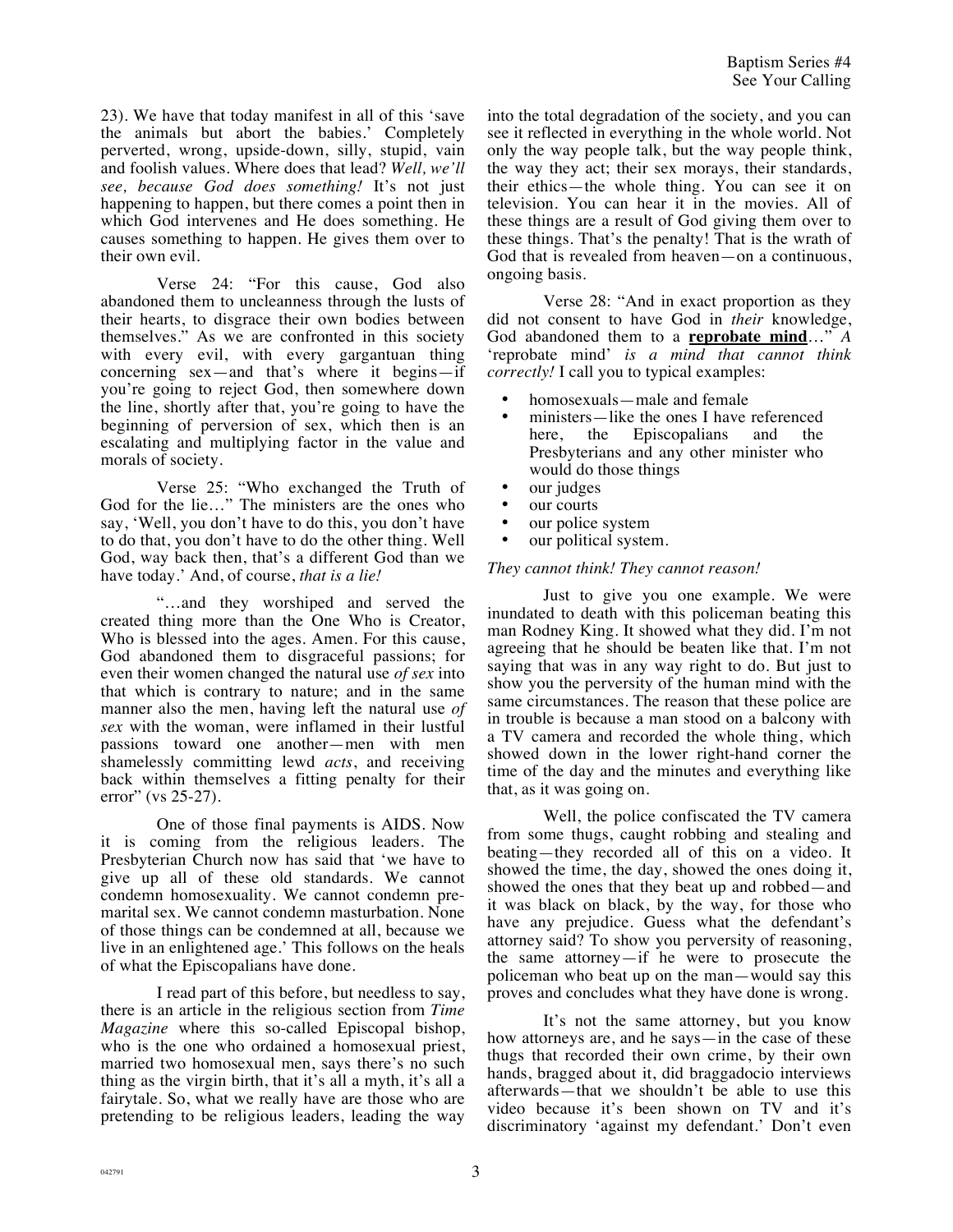have the brains to realize that the camera can't lie. The camera can't do a thing but record what was done. You can see the perversity in the thinking of two almost identical cases. You can take that same kind of reasoning—where down is up and up is down; right is left and left is right; three is four and seven is ten—and that's the way that people think today. *God gives them over to that!*

As a result of what happens after they've been given over to this kind of thinking and reasoning, v 29: "Being filled with all reasoning, v 29: "Being filled with all unrighteousness… [this is your TV guide]: …all unrighteousness, sexual immorality, wickedness, covetousness, malice; full of envy, murder, strife, guile, evil dispositions; whisperers."

Aren't people tried in the newspaper today? *Oh, yes!* Just like this *Unauthorized Biography of the Reagans* by Kitty Kelley; she never even talked to them. People she claimed she interviewed, never even talked to them! Complete hoax! That's one little, teeny, just almost nothing but a blip of the evil that's going on in the world.

Verse 30: "Slanderers, God-haters, insolent, proud, boasters, **inventors of evil things** *and*  disobedient to parents, void of understanding, covenant-breakers, without natural affection, implacable *and* unmerciful; who, knowing the righteous judgment of God, that those who commit such things are worthy of death…: (vs 30- 32).

There's New Testament doctrine, which says what ought to be done with these people. They are worthy of death! And the Apostle Paul, the apostle of grace—who in the rest of the book of Romans tells us about the grace of God—says these people are worthy of death.

"…not only practice these things themselves, but also approve of those who commit *them*" (v 32).

In the midst of all of this, we have a lot of 'religious' people. We have them preaching, we have them teaching. Jesus told us about these kinds of things and these kinds of preachers, and these kinds of episodes that would take place.

Matthew 7:15—Jesus warns: "But beware of false prophets…" There are many kinds of false prophets. They're not just prophesying false things, they are *teaching* false things. They are acting upon false things. They are telling other people to do things, which are false and wrong. Not just in the 'religious' sense alone, but when you get down to it, everything in life that has to do with God, that has some sort of what you would call 'religious overtone' as far as people would perceive it. But there are a lot of 'religious pretenders' out there who follow right along with this.

"…who come to you in sheep's clothing, for within *they* are ravening wolves. You shall know them by their fruits. They do not gather grapes from thorns, or figs from thistles, do they? In the same way, every good tree produces good fruit, but a corrupt tree produces evil fruit. A good tree cannot produce evil fruit, nor can a corrupt tree produce good fruit. Every tree *that is* not producing good fruit is cut down and is cast into the fire. Therefore, you shall assuredly know them by their fruits" (vs 15-20). That is by their lives.

By the way that they live means that as Christians we have excised and put away from us more and more of the things that are emanating from Hollywood, from movies, from TV, from literature, from newspapers. We have to protect ourselves from this thing! It's difficult for us living in the world! I mean it's one thing to stand up and say, 'Oh look, the world is all this wrong.' or 'Look, these religions are wrong.' But what do we do?

Verse 21: "Not everyone who says to Me, 'Lord, Lord,' shall enter into the Kingdom of Heaven; but the one who is doing the will of My Father, Who *is* in heaven…. [you've got a lot of 'religious pretenders' out there] …Many will say to Me in that day, 'Lord, Lord, did we not prophesy through Your name? And *did we not* cast out demons through Your name? And *did we not*  perform many works of power through Your name?' And then I will confess to them, 'I never knew you. Depart from Me, you who work lawlessness [iniquity]'" (vs 21-23) In the Greek it is 'anomos' which means *against the law.*

What did the Apostle John say concerning these religious pretenders? *That there were religious pretenders there!* Let's see how we can judge these things, and how then we can begin to protect ourselves from this sort of thing. Are we affected by the world around us? *Yes!* Look at Lot and his family living in Sodom. Was his family affected by it? Was Lot affected by it? *Yes!* 2-Peter 2 says that he was frustrated every day because of the deeds of the wicked.

But remember what happened when Abraham intervened to try and spare Lot. God said that if there were only ten people in Sodom that he would spare the whole city; if there were *ten* that were righteous. So, the angels came to take Lot and his family out and his son said, 'Oh, don't bother me, dad, with that nonsense. You and your religion.' And he was even so bad that when the angels came to the door and all the homosexuals came beating down the door to try and get hold of these angels for their 'night of convenience' that Lot went out and even offered his own two daughters to them—which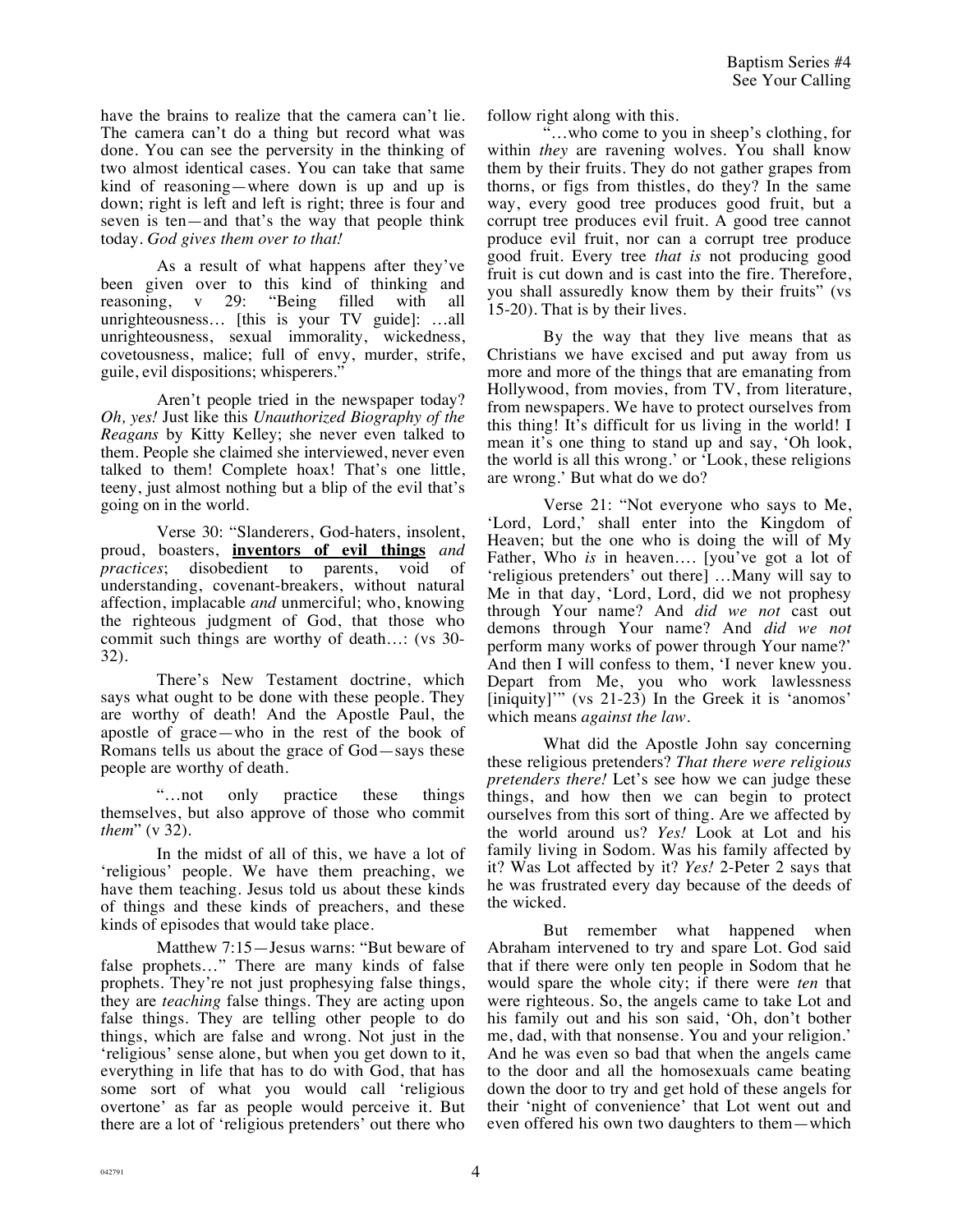shows you that it did affect Lot! I mean, how would you feel if you were one of the two daughters and your own dad went out there and said, 'Look now fellas, leave these other guys alone, but you can take my daughters.' How would you feel? It did affect him. So, the angels solved the problem so that it wasn't done; they struck them all blind.

Then what happened after they fled? Well, his wife turned around because she didn't believe what the angels said, and she turned into a pillar of salt. Then Lot didn't want to go into the mountains, so then the angels said, 'Go to Zoar, which is this little city over here and I'll let you go over there.' When they got out of there, where did they go? *They went up into the mountains to a cave!* Then what happened? He was so despondent he got drunk and the two daughters said, 'Oh, we're here alone and how are we going to have children?' So, they committed incest with their father; each one of them had a baby by their own father—Moab and Ammon.

Does the society around us affect us? *Yes!* Well, let's hope it doesn't affect people so much that they get into it. But here is the guide that we can know. Anything that comes to us—whether by words that we hear in person, on radio or television, record or recording, by friends and acquaintances, whatever—here is how we judge it:

1-John 2:3: "And by this *standard* we know that we know Him: if we keep His commandments. The one who says, 'I know Him,' and does not keep His commandments, is a liar, and the Truth is not in him" (vs 3-4). That's a very basic way for you to keep your sanity.

You don't necessarily have to be rude to these people. Sometimes you do; sometimes you have to be absolutely rude to them because there's nothing else they understand. That comes under the category of *hating evil*. In other words, to keep this thing from coming in upon you and upon your life, you have to be firm to them. The only way to get rid of them is to do like Jesus did, insult them. Sometimes you have to. I'm not saying go out an insult people. Please do not misunderstand.

Abraham was in a similar society—wasn't he? *Way back when!* So, if you feel like you're alone, *you are!* Abraham was alone. God came and said, 'Abraham, I want you to leave the home of your father and mother, and I want you to go into a land that I'm going to show you. I will bless those who bless you and curse those who curse you.' Abraham obeyed and he got up and he left.

I won't go through the whole story of Abraham, but was not Abraham alone? Was not even Abraham affected by his own human weaknesses? *Yes, he was!* Remember when he went into Egypt, he said, 'Ut-oh, now what am I going to do? My wife is so gorgeous (even though she's older), that the Pharaoh's going to *go oh boy!* He'll kill me and take her for his wife.' Shows a lot of faith in God—doesn't it? What did Abraham do? *He said, 'I know what I'm going to do; you're my sister.'* You know the story that happened. Pharaoh found out and said, 'Why did you lie to me and say that she was your sister when she was your wife?' Abraham had nothing to say.

Then we come down to the time when he's about ready to receive the inheritance—about 12 years from it—and he's striving like mad to have a son, because God said that out of his own loins he would have a son. So, Sarah said, 'Look, Abe, this isn't going to work, here's my handmaid.' So, now we've got this Arab/Israeli problem from that day to this. The society and the events around us *do affect us!* But we still have to live in the world and keep our sanity and keep right with God.

Let's see how we can keep our minds on that and really understand what we need to do; here is something that is absolutely, completely, always true; this is for all those 'religious' pretenders:

Luke 5:32: "I did not come to call *the* righteous, but sinners to repentance." Don't feel as though you've done so badly that you cannot repent, and that God is going to cast you aside. If you feel guilty or struck because you've done something you shouldn't do, God came to call 'sinners to repentance.' That's what's to keep in mind:

- God knows
- God understands
- God realizes

How much has God done to go out of His way to bring us out of this mess? To help us out of the world? We're out here in the world and things don't go the way we think they ought to go and we fall down flat on our face. Now what do we do?

Rom. 5—God did this before we even existed, before you could even say we were even thought of. Sometimes we just seem to be overwhelmed with the way the world is. Sometimes we can get away from it and get in and close the door behind us and we feel much better, much relieved—pray and study and do the things we need to—that is true.

Romans 5:6: "For even when we were without strength…" Just like people in the world, we had no control over what we were doing. We didn't know right from wrong. We didn't understand good from evil. We didn't understand God from anything else. And we certainly didn't understand what Jesus Christ has done for us; we didn't understand what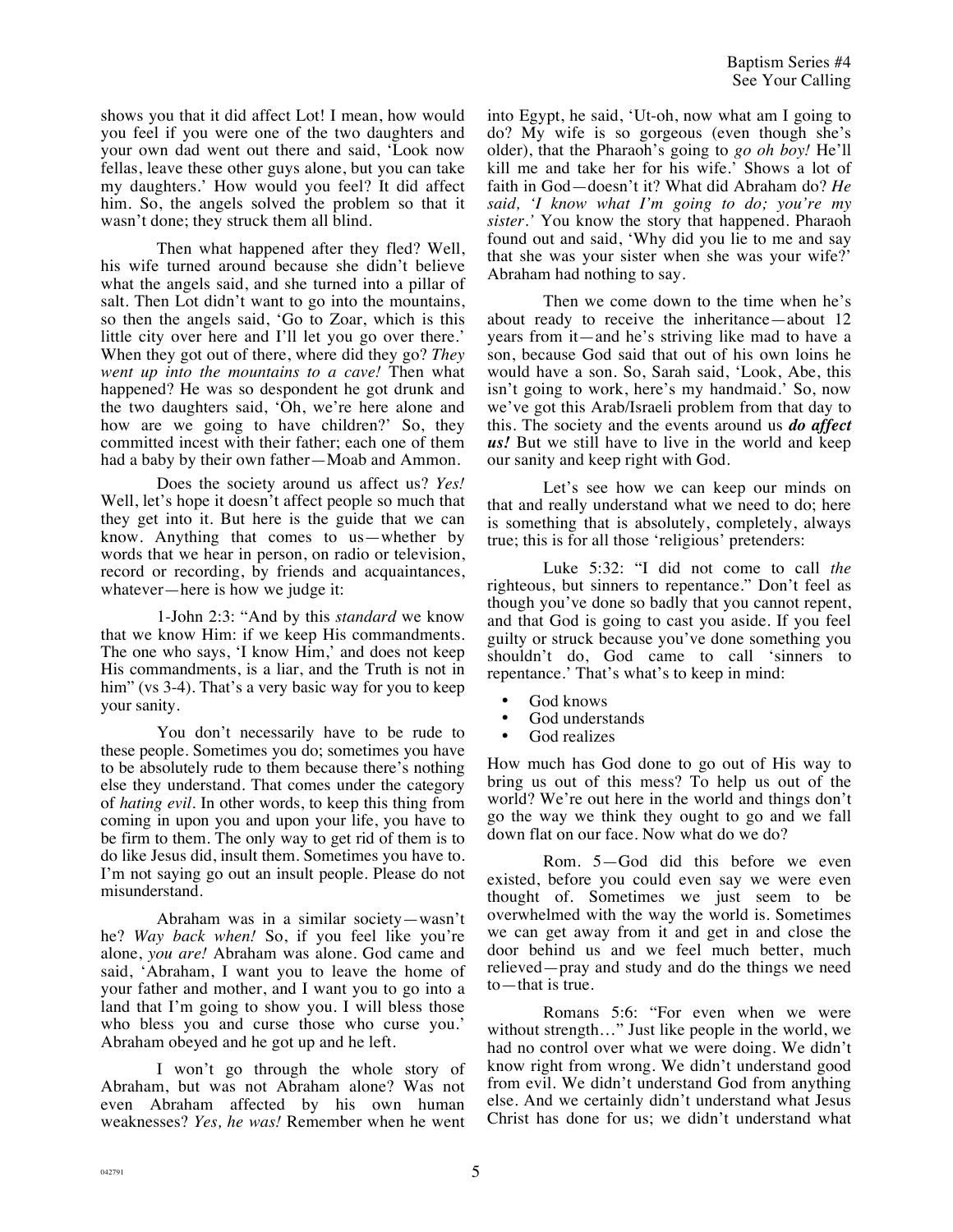God did for us through Jesus Christ.

"…at the appointed time Christ died for *the* ungodly. For rarely will anyone die for a righteous man, although perhaps someone might have the courage even to die for a good man. But God commends His own love to us because, **when we were still sinners, Christ died for us"** (vs 6-8).

That's how we are rescued out of this world: by coming to God and by realizing that God has called us. That's how we can survive in an insane world, *by seeing our calling.* That's how we can survive; seeing that God has provided the way for us. Lots of times we'll go out and we'll just be going on our way and we know we shouldn't be doing this, but we're still doing that and our conscience convicts us and we still go ahead. Then God works out circumstances to keep us from really doing bad. Have you ever had that? Well, God doesn't want you to do it, so God is there to warn you, to rescue you before you go too far. Why? *Because* **"God commends His own love toward us because when we were yet sinners, Christ died for us."** 

Verse 9: "Much more, therefore, having been justified now by His blood, we shall be saved from wrath through Him. For if, when we were enemies… [Enemies of God! Enemies of righteousness!] …we were reconciled to God through the death of His own Son, much more *then*, having been reconciled, **we shall be saved by His life"** (vs 9-10). Because *Christ lives*—and that is what is most important!

## (go to the next track)

Matthew 22:14 is a very encouraging verse if we understand it correctly, which I think we do: "For many are called, but few *are* chosen." And why are *few* chosen? *Because few repent!* God chooses those who repent. He *calls* us. His goodness, His grace *leads* us to repentance. We see what the love God has for us, and we continually go back to this.

I want to focus in on the *calling*. What the thing is that we need to do so that we can survive in this world is to *focus in on that calling*. Every single one of us are going to have circumstances around us that are against us. We are going to have circumstances which cause us to be discouraged and despaired; cause us to wonder: Why am I going through this? I want you to focus in on that "many are called but few are chosen," and let's see what this has for us.

You get discouraged, you get down, you're tired of fighting the world. You're tired of being against everything that's around you because everything is so filled with sin and wretchedness and rottenness and you want to just pick up your TV and throw a rock through it—or whatever you want to do. Or you're sitting there watching a least a decent show on television and then comes on an X-rated ad of some kind. It's absolutely incredible! It just destroys your thoughts and everything like that, because it will happen.

John 6:44—focus in on the *calling*: "No one can come to Me unless the Father, Who sent Me, draws him; and I will raise him up at the last day." Did God call you to succeed or to fail? *God called you to succeed!* God called you because the One Who controls the universe—*the Father*—activated in your life and *chose you!* So therefore, there aren't any circumstances, which can be against you as we've covered in other things before. *GOD has chosen you!* You can't go around and say, 'Oh boy, I'm the most important person on earth!' You don't go to that extreme at all, but GOD *has called you*; *you are His!*

Now let's focus a little bit more on this calling; let's see what it is that God has for us. He has called us through His grace.

1-Corinthians 1:3: "Grace and peace *be* to you…" *Grace* is the most important thing that you can consider and think on and realize. God's grace to you, which means that:

- God called you
- God knows what you are
- God knows your weaknesses
- God is not going to condemn you for those weaknesses

*IF*—when they get the better of you—*you repent* and return back to God and focus in on your calling.

That's what's so very important. If you get discouraged and down, focus in on the calling of God. It will not lift you up in pride, but *it will humble you* in awesome adoration of God and what He has done for us.

Verse 3: "Grace and peace *be* to you from God our Father… [directly from God the Father to you] …and *the* Lord Jesus Christ. I thank my God always concerning you, for the grace of God that has been given to you in Christ Jesus; and that you have been *spiritually* enriched in Him in everything, in all discourse and knowledge" (vs 3-5). This is important. Notice how he starts out 1 Cor., because after the third chapter, the rest of Cor. is a disaster, as far as the behavior of the brethren; as far as their own personal problems.

But notice how he starts out here in v 6: "According as the testimony of Christ **was confirmed** in you; so that you do not lack *even* one *spiritual* gift while you are awaiting the revelation of our Lord Jesus Christ, Who will also strengthen you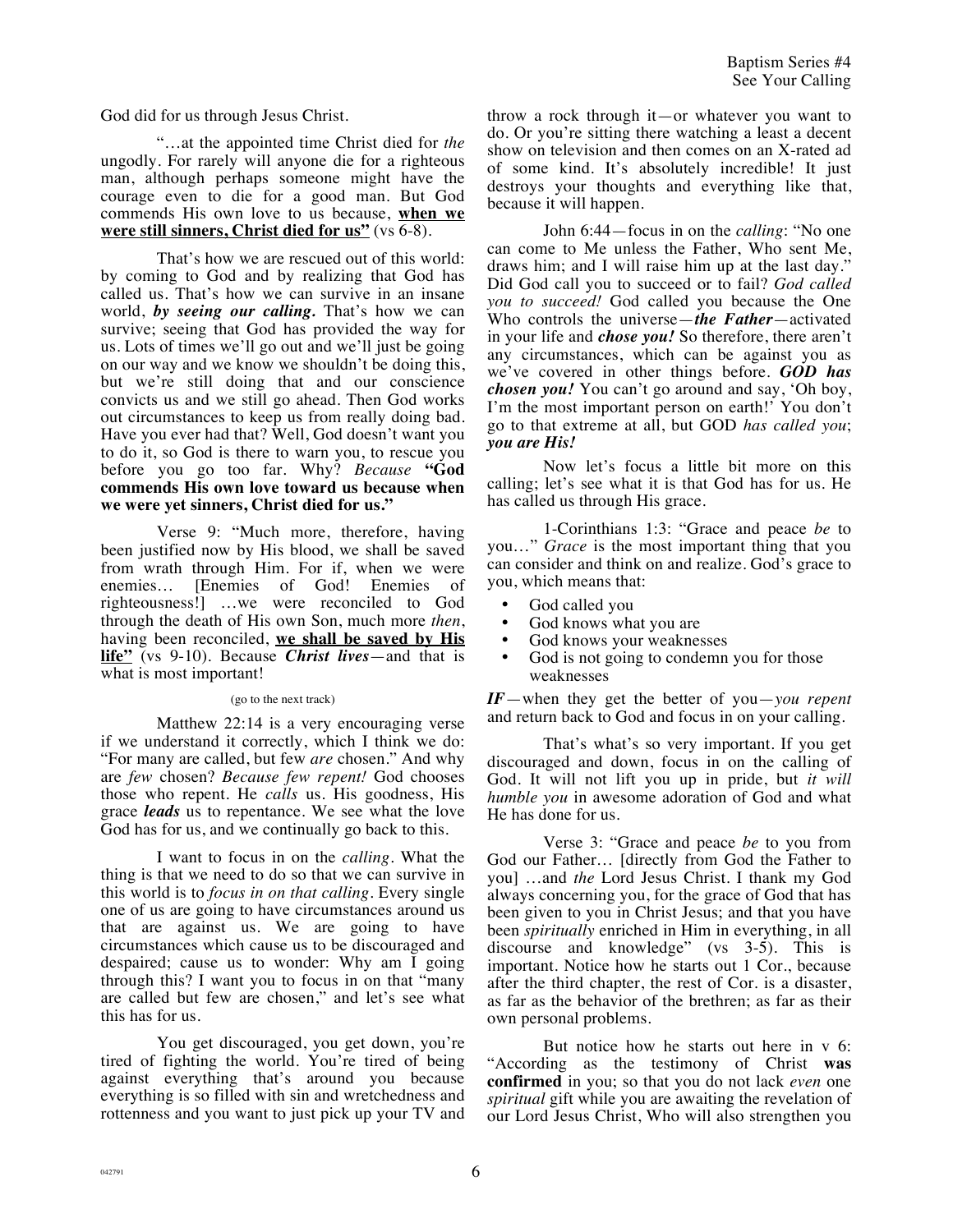to *the* end…" (vs 6-8). I want you to understand that to confirm means *He will see you to the end*, whatever the end may be.

Like it was for the Corinthians here, they all lived and died before Christ's return. That's going to happen to some of us. But God is going to 'confirm us to the end' whether we live to see the return of Christ or not. I used to think it's going to be great, living to see the return of Christ. I'm not so sure of that now. I'm not so sure that I necessarily want to live physically in the flesh, to go through all of the events to the return of Christ. I don't know if I can bear that. If I have to, *God will give me the strength to confirm it to the end.*

- God isn't going to leave you alone
- God is not going to reject you
- God is not going to cast you aside

—*if* you keep your eye on your calling. "…*that you may be* unimpeachable in the day of our Lord Jesus Christ…. [Blameless! Without blame, without fault!] …God *is* faithful, by Whom you were called into *the* fellowship of His Son, Jesus Christ our Lord" (vs 6- 9). Tremendous encouragement! That's what we need to focus in on.

There are many things we could read in between, but I want to focus in on *our calling*. Remember, Jesus came *to call sinners to repentance!* Of course, we're all sinners continuously, all the time, because we are not perfect. There is one way then we can really keep our minds focused on our calling.

Verse 26: "For you see your calling, brethren, that *there are* not many who are [mighty] wise [men] according to the flesh, not many who are powerful, not many who are high-born *among you*. Rather, God has chosen the foolish things of the world, so that He might put to shame those who are wise…" (vs 26-27).

If there's anything that you can see that is absolutely true, that is it. Anytime anyone gets to feeling that they really know something, Paul says, 'You know nothing as you are.' Anyone who gets to thinking that they are something, remember what happened to King Nebuchadnezzar (Dan. 4).

Verse 27: "Rather, God has chosen the foolish things of the world, so that He might put to shame those who are wise; and God has chosen the weak things of the world…"

Yes, we're weak in the flesh. What did Jesus say? *'The spirit is willing, the flesh is weak.'* What did Paul say? '*The things I really want to do—that is to please God—I don't do them. When I want to do good, evil is present with me.'* He's got this battle going on continuously. We're weak!

- Does God know that that is so?
- Does God know that we are weak?
- Does God understand that?

Some have different weaknesses. Some have<br>physical weaknesses; some have character weaknesses; some have character weaknesses. Abraham had a character weakness in that he really fudged on the truth when he shouldn't have. Even his son Isaac did it. It runs in the family, I guess. Then look at what happened to Jacob. You go through the whole story there. Then poor Jacob, poor guy, he had a miserable life. It's tough enough with one wife, but he had two wives and two concubines and it was miserable—and 12 kids, and look at the way his kids treated him! Look what they did to Joseph. There were 17 years of pretending! The other sons of Jacob let Jacob think that Joseph was dead. So much so, that Jacob would go out and sit under the tree and hold that bloodied coat of Joseph, that they put he-goat's blood on it and said, 'Well, your son is dead.' Then you know how God turned that all around. So, there are the weaknesses!

"…the weak things of the world so that He might put to shame the strong things. And the lowborn of the world, and the despised has God chosen—*even* the things that are counted as nothing—in order that He might bring to nothing the things that are; so that no flesh might glory in His presence. But you are of Him in Christ Jesus, Who was made to us wisdom from God—even righteousness, and sanctification, and redemption" (vs 27-30). That is what God is doing *for* us and *to* us.

I think sometimes if we learn the lessons of living in this evil world—not that you're out there in it partaking of it and doing the things that the world does, but you're still affected by it—if you can let those things affect you in a way to turn to God, *to see your calling,* to see what God has done for you:

- then you can survive this world
- then you can survive the things that are going on
- then you can realize, there's even hope for them

and the day is coming when God is going to change all of that, too, including every one of them.

Now let's focus in on something else here concerning that. Paul makes quite a statement here concerning what people are that God has called. Remember, he called sinners to repentance.

1-Corinthians 6:9: "Don't you know that the unrighteous shall not inherit *the* Kingdom of God? Do not be deceived; neither fornicators, nor idolaters, nor adulterers, nor abusers of themselves as women, nor homosexuals, nor thieves, nor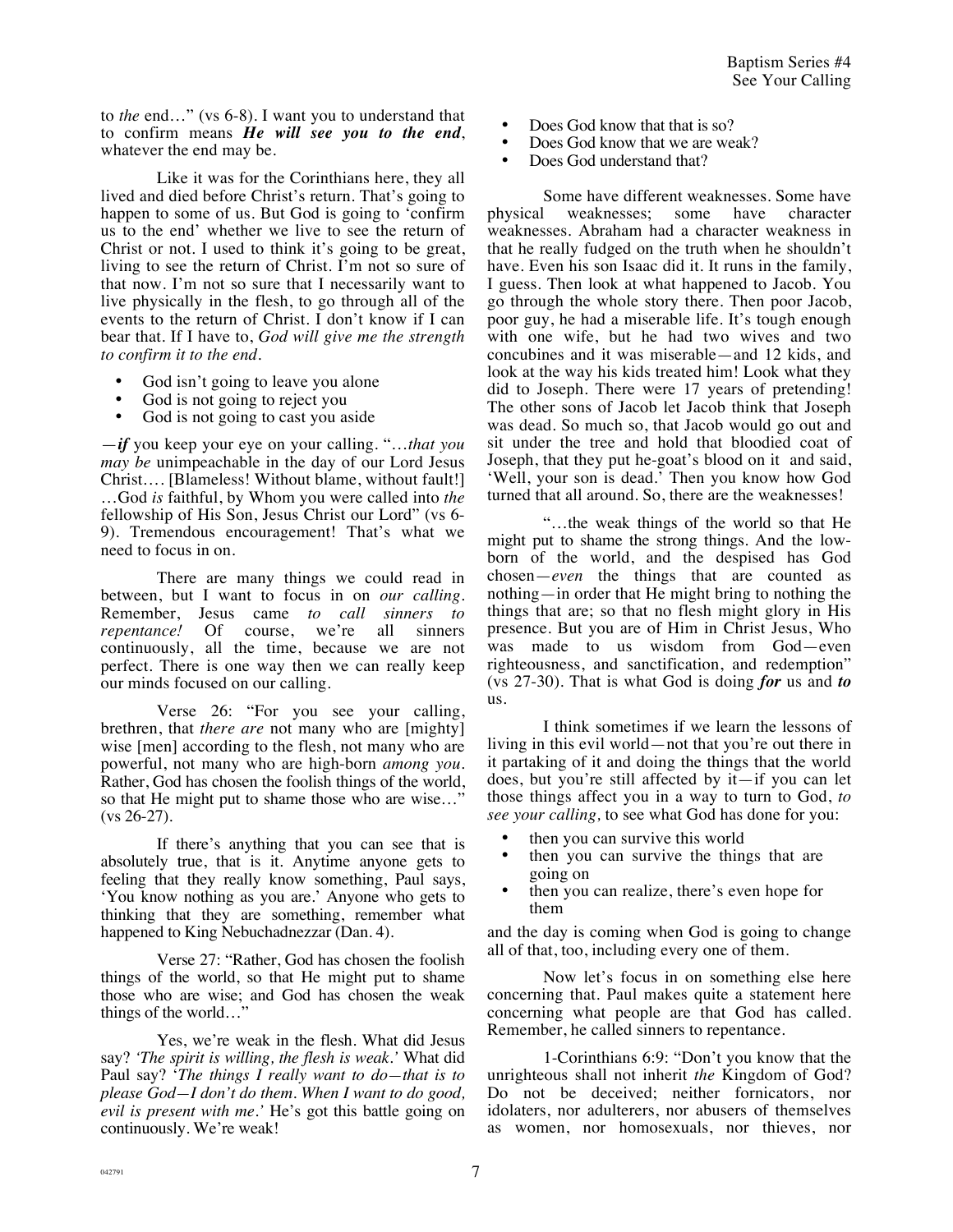covetous, nor drunkards, nor revilers, nor extortioners, shall inherit *the* Kingdom of God. And such were some of you; **but you were washed, you were sanctified, you were justified in the name of the Lord Jesus, and by the Spirit of our God**" (vs 9-11). What should this cause us to do even more? *Respond to God in the same kind of love that He responded to us!*

Mark 12—here's what we need to do. Here's the key on keeping our bearings in this world. Here's what we need to do to keep our minds on the calling that God has given us. We don't look to the circumstances around us, because the circumstances around us—if the economy keeps going the way it is—are going to become third world very quickly; it could happen very quickly. We don't look to the circumstances around us as the primary factor in our lives. That's hard to do. You can't ignore what's around you. But *your salvation does not depend on the circumstances around you.* That's what I want you to understand. You have to ignore them enough that you can overcome the frustrations of it, and so that you don't fall into the pitfall and trap as Lot did with the coming out of Sodom.

Mark 12:30—and here is the very key that is important. We need to do constantly! "'And you shall love *the* Lord your God with all your heart, and with all your soul, and with all your mind, and with all your strength.' This *is the* first commandment." This is the first thing to do. This is how we keep our sanity in such an evil, topsy-turvy, corrupt, Sodom and Gomorrah world that is here. We love God with *all our heart, with all our mind, with all our soul, with all of our being*—and:

- think on our calling
- think what God has done to call us
- think what God has provided for us

*Study on that! Pray on that!* Do as we need to do: *'bring every thought into captivity unto obedience to Jesus Christ.'* Put in the good and take out the evil, through the very power and Spirit of Christ.

Then He says, v 31: "And *the* second *is* like this: 'You shall love your neighbor as yourself.'" Of course, the brethren—as Christ loved us—that's what's so important. That's what's so special with the Sabbath, and our getting together with God's people. That's what the Church and fellowship is all about; not all of the other problems and difficulties that we've associated with in the past: of organization, control, power and who's in charge; all of these things. That doesn't mean a 'hill of beans.' God could care less. Unless you love God; unless you love your neighbor; unless you love the brethren, then all of the other is really meaningless. That's why we need to focus in on it.

What I'm talking about here is your individual self-preservation in this world. The selfprotection that you need does not come from yourself, but *it comes from God.* That comes from loving God in this way:

- with all your heart
- with all your mind
- with all your soul
- with all of your strength

That's where it's at! That way then, you don't have to run around and realize the world is condemned and all you are is doom and gloom, misery and rottenness, because the world is going to become more miserable. The world is going to become more rotten, and there isn't a thing you can do about it.

Tell me—even though I commend all of those who are doing the operation of rescue in trying to stop abortions—where does abortion really begin? In the clinic? *or* In the minds of the individuals involved? *In the minds of the individuals involved!* That's why I've said before, if this French abortion pill ever comes on the market, then abortion is no longer a question as to a political movement. Abortion becomes the decision of the individual woman. It still is! Living in the world where good is called *evil* and evil is called *good,* there is nothing that you can do about it from the point of view that you're going to change the world. Maybe you can help one person; maybe you can help some people; but you're not going to change the world because: Jesus said, 'My Kingdom is not of this world.' That's why, if you focus in on the world, you're going to get discouraged and despondent.

Let's see the tremendous blessing and gift that God has given us. Focusing in on the calling, He said, 'Brethren, see your calling.' What is this calling that we are to see? *It is going to be something which only God can provide us with!* If we turn to God with this kind of love, He will provide for us what we need.

1-Corinthians 2:9: "But according as it is written, '*The* eye has not seen, nor *the* ear heard, neither have entered into *the* heart of man, *the* things which God has prepared **for those who love Him.'**" How? *With all your heart, with all your mind, with all your soul, with all your being!* That's how!

Verse 10: "But God has revealed *them* to us by His Spirit…" because:

- God has called us
- God has given us His Spirit
- God has given us the understanding

Sometimes the world is crowding in. We get so concerned with getting along in this world, that we get our mind off our calling and we don't respond to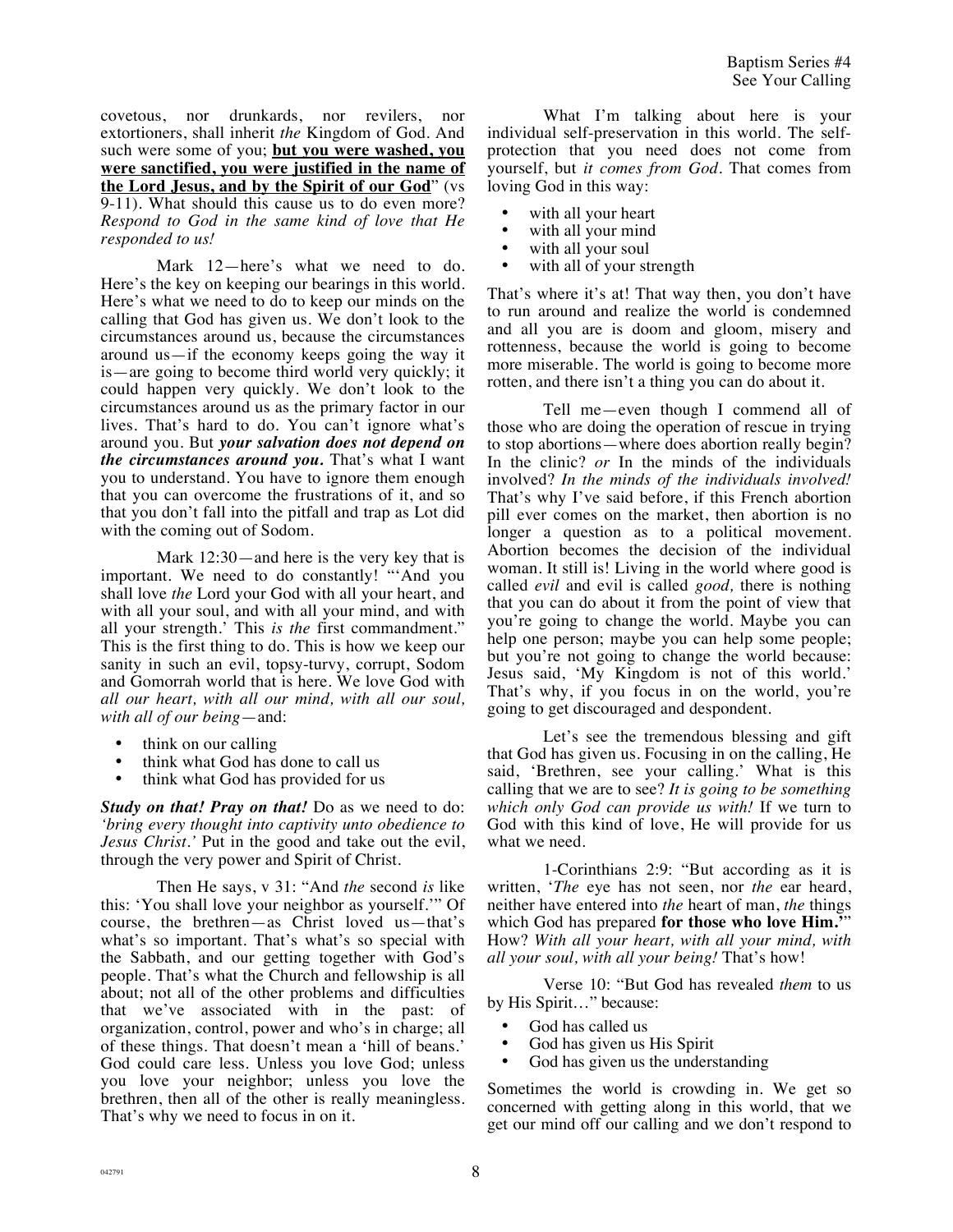God the way that we need to. Therefore, we're not loving God the way that we need to. We need to do the things we know we need to. We know we need to when we know we're not.

Verse 10: "But God has revealed *them* to us by His Spirit, for the Spirit searches all things—even the deep things of God. For who among men understands the things of man except *by* the spirit of man which *is* in him? In the same way also, the things of God no one understands except *by* the Spirit of God" (vs 10-11).

God has *called* you. *Focus in on that calling!* Whatever the thing is which is weighing you down. Whatever the circumstances in the world that are bothering you; whatever the trouble; whatever it may be—*go to God!* If you repent, there is no sin that God cannot forgive. If you don't repent, then you've committed the unpardonable sin, because you haven't repented.

- Did God forgive Saul for murdering Christians? *Yes!*
- Did Jesus forgive the harlot that washed His feet with her tears and her hair? *Yes!*
- Did Jesus forgive the man with the withered arm? *Yes!*
- Did He let the woman go who was falsely condemned, taken in adultery? *Yes!*
- Did He heal the man who was blind who did no sin? *Yes!*

Verse 12: "Now, we have not received the spirit of the world, but the Spirit that *is* of God, so that we might know the things graciously given to us by God." You can't earn it. You can't work for it. God has freely given that to us, and that is fantastic!

Verse 13: "Which things we also speak, not in words taught by human wisdom, but in *words*  taught by *the* Holy Spirit *in order to* communicate spiritual things by spiritual *means*. But *the* natural man does not receive the things of the Spirit of God…" (vs 13-14).

That's why the world is so frustrating to Christians, because you don't want to receive of the world, and yet, you are in it. What we have to do is pray the prayer that Jesus prayed. He said, 'I pray for them, Father, that You keep them from the evil one. I pray not that You take them out of the world (sometimes we wish God would), but that You keep them from the evil one.' That's what we need to pray; that's what we need to focus in on. "…for they are foolishness to him…" (v 14).

Let's focus in on this love that God has for us. These are basic Scriptures that we've covered before. But the thing that I want to focus in on is this: There is nothing that can hold you back from God if you put away all of the weights and the difficulties and the problems and the crushing in of the world around you. God can relieve you of that.

Ephesians 2:2: "In which you walked in times past according to the course of this world, according to the prince of the power of the air, the spirit that is now working within the children of disobedience"—and is now working with ever increasing power, with ever increasing intensity; with ever increasing means to try and get to those who are true Christians to get them to give up on their faith.

Verse 3: "Among whom also we all once had our conduct in the lusts of our flesh, doing the things willed by the flesh and by the mind, and were by nature *the* children of wrath, even as the rest *of the world*. But God, Who is rich in mercy, because of His great love with which He loved us…. (*For*  you have been saved by grace.)" (vs 3-5). That's what we need to focus in on:

- our love to God
- God's love to us
- God's calling to us<br>• our responding to F
- our responding to Him

*That's what becomes important!*

2-Peter 3:18: "Rather, be growing in *the* grace and *the* knowledge of our Lord and Savior Jesus Christ…." That's what we're to do spiritually, constantly. That's what is encouraging. That's why we have the Sabbath. That is our little island of rescue from the world—*every week!* I'm so thankful for the Sabbath. Stop and think: Where on earth would you be without the Sabbath? As human beings, we don't have the intestinal fortitude nor the mental or spiritual ability to resist and fight the world if we didn't have the Sabbath—our little island of sanity every week. We would soon get worn down like everybody else in the world.

2-Peter 1:10: "For this reason, brethren, be even more diligent to make your calling and election sure..."—God elected to select you. In other words, God chose to select you. That's what 'election' means. You didn't vote for God and say, 'I raised my hand for God.' That's like when Peter said, 'Oh Lord, we're not going to let you get crucified.' You don't raise your hand in an election for God.

"…because *if* you are doing these things, you will never fall at any time." *Never fail*, brethren. *Never fail!* Remember what the Apostle Paul said, 'To confirm it to the end.' *Never fail!* And here's what we need to do, again focusing in on the calling of God:

Verse 2: "Grace and peace be multiplied to you in *the* knowledge of God and of Jesus our Lord." It's to be multiplied, to be increased.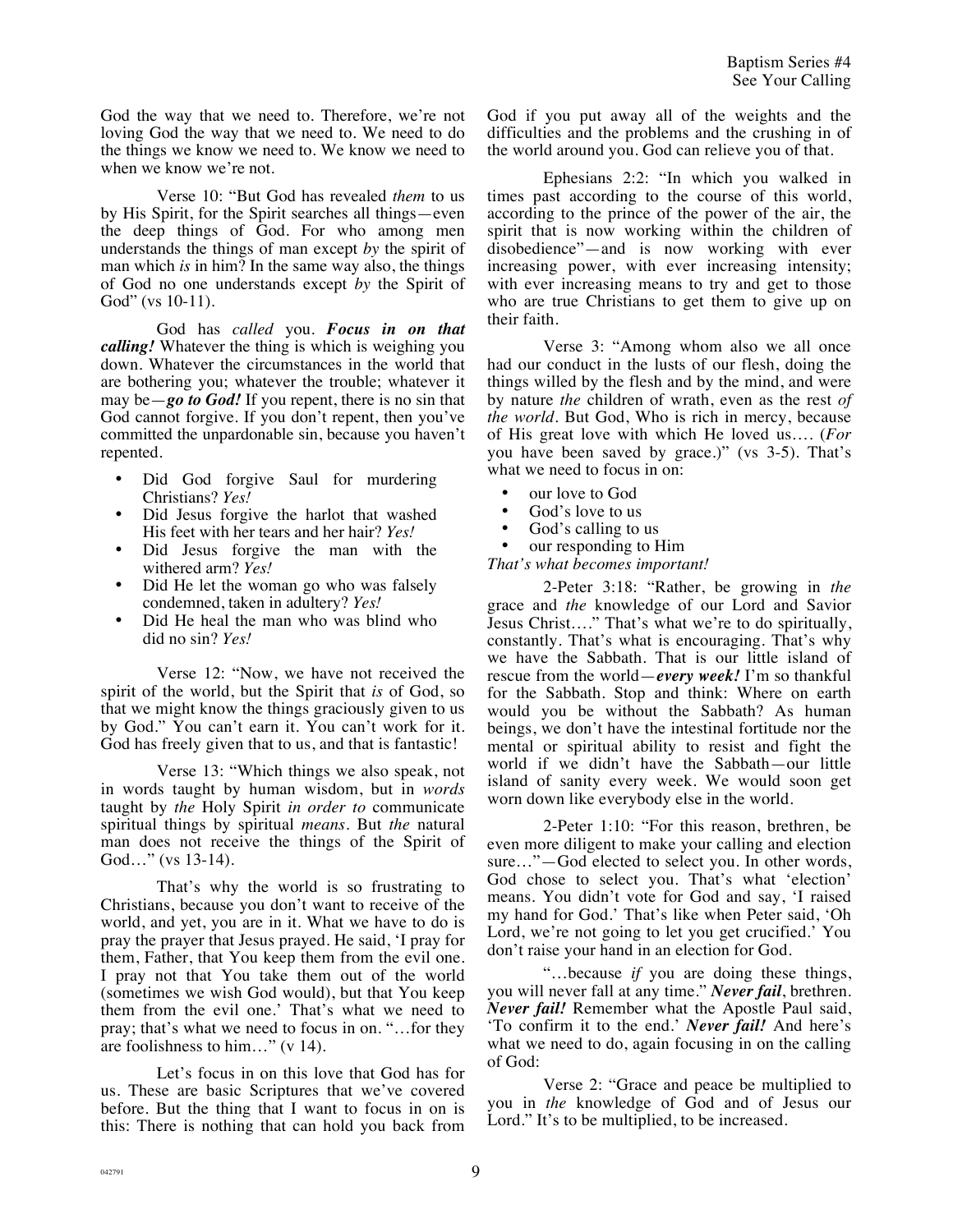- How? *Spiritually!*
- How? *By love!*
- How? *By obeying God!*
- How? *By responding to Him! By letting God with His Spirit—help us close off the world that so often is like it's crushing in on us!*

Verse 3: "According as His Divine power has given to us all things that *pertain* to life and Godliness…" Every tool you want is in the Bible. Every tool and power you need comes from God's Holy Spirit. It's tremendous—isn't it? Here we can live completely the opposite life of what's going on in the world, through Jesus Christ.

"…through the knowledge of Him Who called us by *His own* glory and virtue; Through which He has given to us **the greatest and** *most* **precious promises**…" (vs 3-4).

Why would he say, "…**the greatest and**  *most* **precious promises**…" that are beyond our knowledge and expectation? Remember, Peter was one of those who went on the Mt. of Transfiguration and saw Jesus transfigured before his very own eyes. That's what he said a little later in the chapter that he had burning in his mind. What John said, 'We saw! We handled the Word of Life.' These are "…great and precious promises…"

Verse 4: "Through which He has given to us the greatest and *most* precious promises, that through these you may become partakers of *the* **Divine nature**…" That's what all of us need to be focusing in on, because this old human nature, and this old flesh gets old and it wears out and that's just the way that it is. And again, there's very little that we can do about it. God says that if we live to be three score and ten, that's fine. If it's four score, that's by God's blessing. If it's any longer than that, it's by God's mercy.

"Through which He has given to us the greatest and *most* precious promises, that through these you may become partakers of *the* Divine nature…" That is right now though the Spirit of God that we have. What did the Apostle Paul say: 'Stir up the Spirit which God has given you.' How do we do that? *By focusing in on the calling that God has given!* Then we take these steps, as we will see here.

"…partakers of *the* Divine nature…" (v 4). We know what is the ultimate of it: *to be resurrected and be in the Kingdom of God!*

"…having escaped the corruption *that is* in *the* world through lust" (v 4). We *can* escape it. That's why the Sabbath is an escape! There are times when on the Sabbath, I think: What am I going preach on? On Thursday I don't have a clue. On Friday, I'm still thinking on it, praying about it. Then on the Sabbath, God gives me what is necessary to bring what God wants me to bring. That is no credit to me, because it's the Sabbath and it's God's Spirit and it is God that is doing it. But because we escape the corruption of the world that is around us—by our little island of the Sabbath, which we have every week—then God gives a special blessing because of that.

Verse 5: "And for this very reason also, having applied all diligence besides, add to your faith… [here are the steps] …add to your faith, virtue… [doing the things that are right] …and to virtue, knowledge; and to knowledge, self-control; and to self-control, endurance; and to endurance, Godliness; and to Godliness, brotherly love; and to brotherly love, the love [agape] *of God*" (vs 5-7). That's how we make our calling and our election sure.

Now, let's go to 1-John 3; we alluded to this, but I want to read it into the record, so that we have it here for sure. 1-John 3:1: "Behold!... [pay attention, look to, understand] …What *glorious* love the Father has given to us, that we should be called the children of God!…. [the children of God: 'teknon'—that means *His very own offspring*] …For this very reason, the world does not know us because it did not know Him. Beloved, now we are the children of God, and it has not yet been revealed what we shall be; but we know that when He is manifested, we shall be like Him, because we shall see Him exactly as He is" (vs 1-2).

That is something to look on. We won't have to worry about anything in the flesh. We don't have to worry about the world that is going on. God knows the things that are in the world, and God is going to take care of them in *His due time* and *in His way*. This then is *how* we survive in the world. *Focus in on the calling and the promises of God!*

Verse 3: "And everyone who has this hope in him purifies himself, **even as He is pure.**" What did Jesus say? *'Father, I will that they become one in Us! I in You and You in Me and Me in them that they may become one in Us!'* That is tremendous!

Eph. 3 is the most encouraging place in the Bible, and I really think is one of the tremendous and wonderful things of the Bible that we need to focus in on.

Eph. 1:17<sub>[transcriber's correction]</sub>—here's the whole prayer that the Apostle Paul was praying, leading up to this. Then we have forgiveness of sin through His blood, that God called us for His very own will and His pleasure and His goodness.

Ephesians 1:17: "That the God of our Lord Jesus Christ, the Father of glory, may give you *the* spirit of wisdom and revelation in *the* knowledge of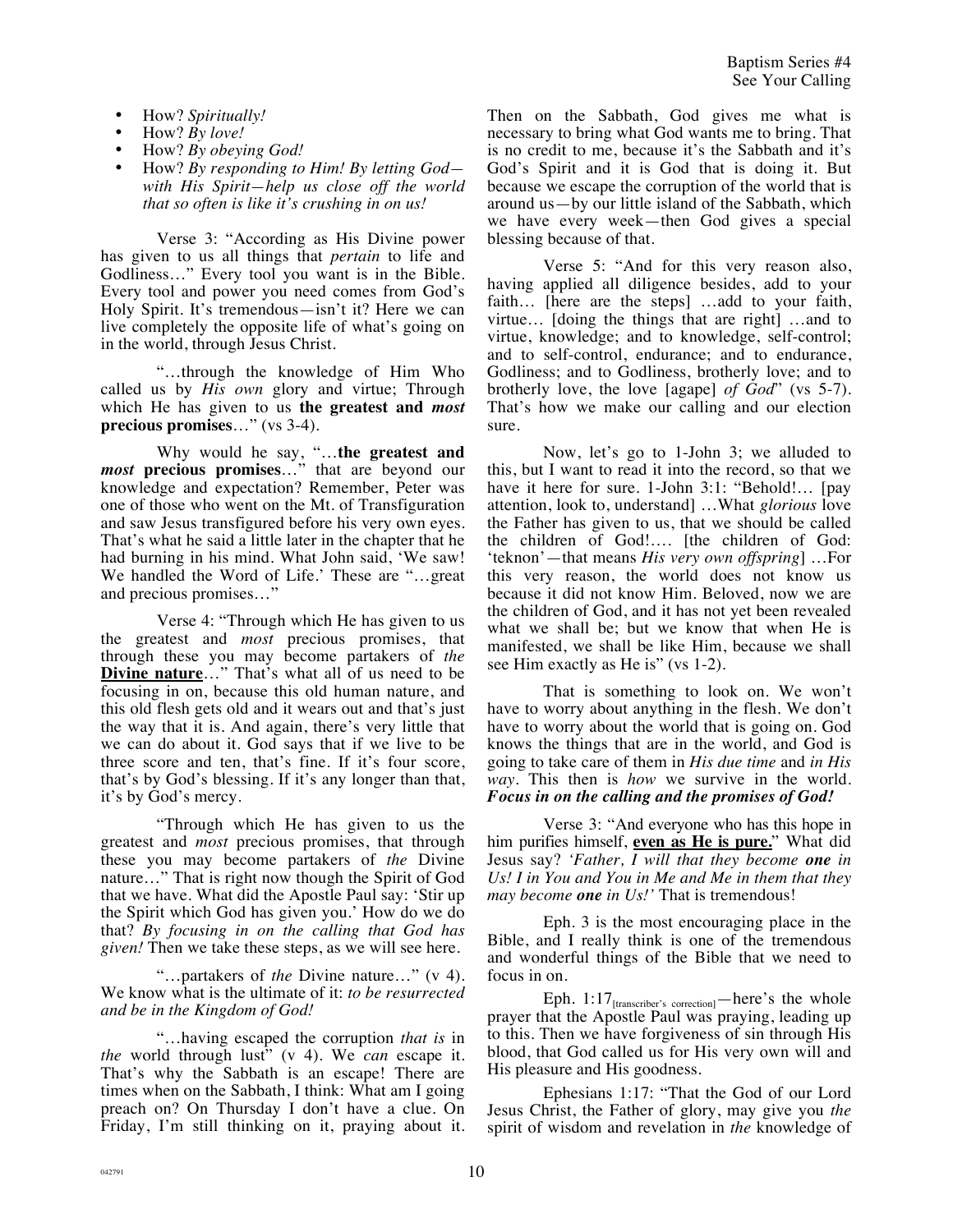Him. *And* may the eyes of your mind be enlightened in order that you may comprehend what is the **hope of His calling**…" (vs 17-18).

That's the hope that we have in us, that we are going to be like Him, because we're going to see Him as He is; and we are the very children of God. That's what we need to focus in on to be inspired to block out the world and to sort of shut off the world and all the evil that is there, because God has to handle that. We have to work on what we need to do.

Here's how we do it: "…what is the **hope of His calling**, and what *is* the riches of the glory of His inheritance in the saints, and what is the exceeding greatness of His power toward us who believe, according to the inner working of His mighty power" (vs 18-19).

As those of you have heard me preach before, this is one of my favorite places in the Bible—Eph. 3. This is the most inspiring and the most uplifting portion of the entire New Testament (in my own opinion and my own experience). When I'm in trouble and when I'm in difficulties, this is where I turn to so that I can turn to God and it's not me doing it, but God doing it because of what is said here.

Ephesians 3:14: "For this cause I bow my knees to the Father of our Lord Jesus Christ, Of Whom the whole family in heaven and earth is named, that He may grant you, according to the riches of His glory… [from His very inner most being to you] …to be strengthened with power by His Spirit in the inner man" (vs 14-16). God's Spirit *in you*; that is going to block off the world around you. That is going to keep you in focus on your calling, so that you understand and make sure your calling.

Verse 17: "That Christ may dwell in your hearts by faith… [God is going to—through Christ—live in you!] …*and* that being rooted and grounded in love… [To love God with all your heart, mind, soul and being—and that's what it is there.] …you may be fully able to comprehend with all the saints…" (vs 17-18).

This is an ever-expanding thing. As I mentioned the other day, God's way in word and plan is like a sphere. It's not like a line, and it's not like a circle. It's like sphere—it is full, it is dense, it is tremendous. There's an awful lot in it, and that's why Paul says right here that you may be able:

"…to comprehend with all the saints what *is* the breadth and length and depth and height… [of the knowledge of God's plan and His calling] …and to know the love of Christ, which surpasses *human* knowledge; so that you may be filled with all the fullness of God" (vs 18-19).

Right at this minute if that doesn't block the world out of your mind and heart and take away all of the evil that is there, and unite your heart spiritually with God—I know it does; you know it does—it does with me right now at this very minute, and I know it does with you right now at this very minute. Here's the key:

Verse 20: "Now, to Him Who is able to do **<u>exceeding abundantly</u>**…"—because the 'eye is not seen nor the ear heard nor has it entered into the heart of men the things that God has prepared for those that love Him.'

"…above all that we ask or think, according to the power that is working in us, to Him *be* glory in the Church by Christ Jesus throughout all generations, *even* into the ages of eternity" (vs 20- 21).

Brethren, *that is how you can survive the world* that is around you—*by focusing in on the calling of God!*

Scriptures from *The Holy Bible in Its Original Order, A Faithful Version*  by Fred R. Coulter

Scripture References:

- 1) Isaiah 5:20
- 2) Isaiah 3:12
- 3) Isaiah 5:20-24
- 4) Romans 1:18-32
- 5) Matthew 7:15-23
- 6) 1 John 2:3-4
- 7) Luke 5:32
- 8) Romans 5:6-10
- 9) Matthew 22:14
- 10) John 6:44
- 11) 1 Corinthians 1:3-9; 26-30
- 12) 1 Corinthians 6:9-11
- 13) Mark 12:30-31
- 14) 1 Corinthians 2:9-14
- 15) Ephesians 2:2-5
- 16) 2 Peter 3:18
- 17) 2 Peter 1:10: 2-7
- 18) 1 John 3:1-3
- 19) Ephesians 1:17-19
- 20) Ephesians 3:14-21

Scriptures referenced, not quoted:

- 2-Peter 2
- Daniel 4

Also referenced: Book:

*Unauthorized Biography* of the Reagans

FRC:bo Transcribed: 2-15-08